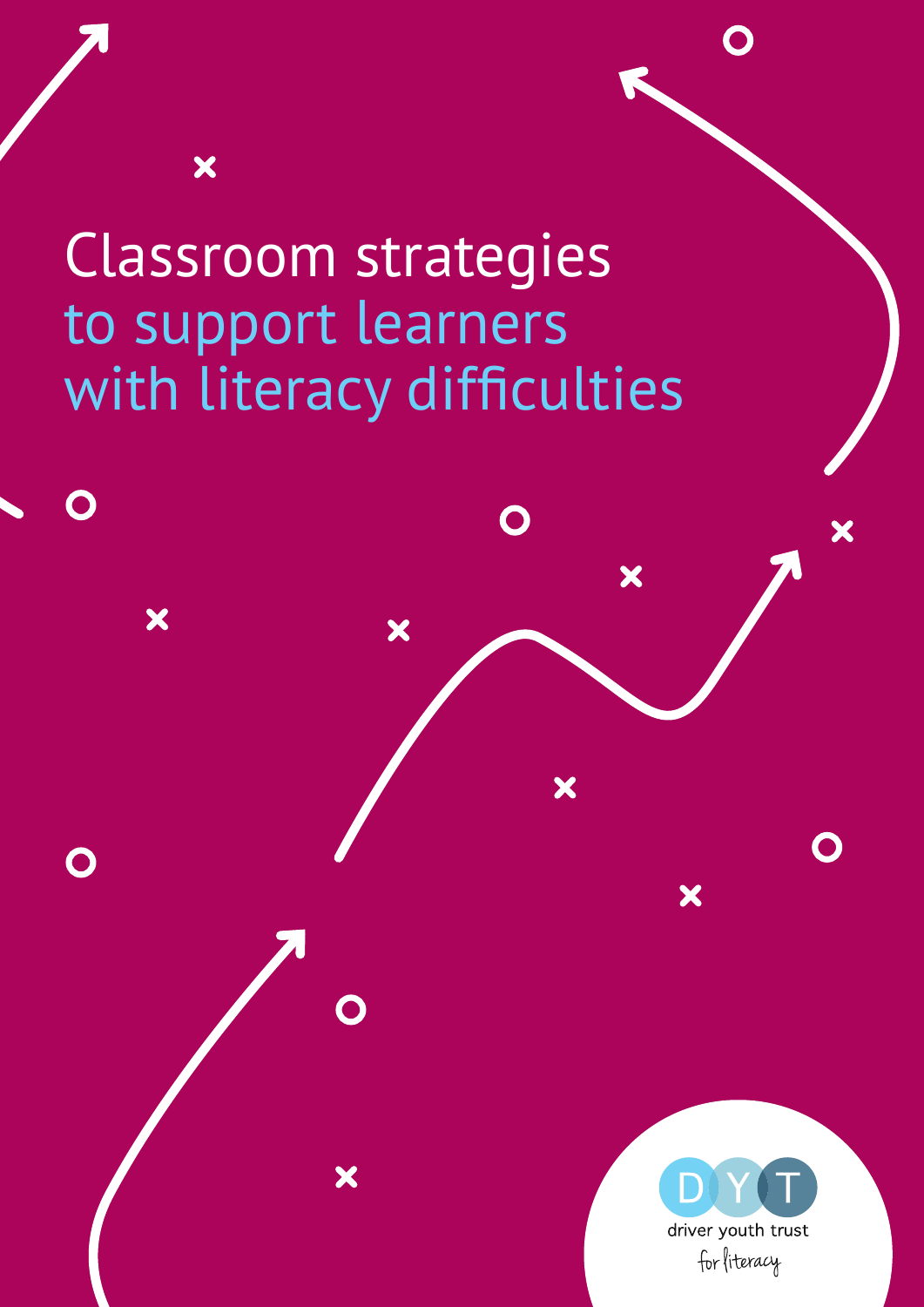This list of strategies collates DYT's top tips to support learners with literacy difficulties. It looks at classroom environment, lesson preparation and delivery. At the end there are additional tips for working with learners who have memory, attention or processing difficulties. The lists are not definitive; but are also not designed to use in their entirety. We do hope that they contain ideas that all teachers will consider implementing in their classroom.

X

X

X

X

X

X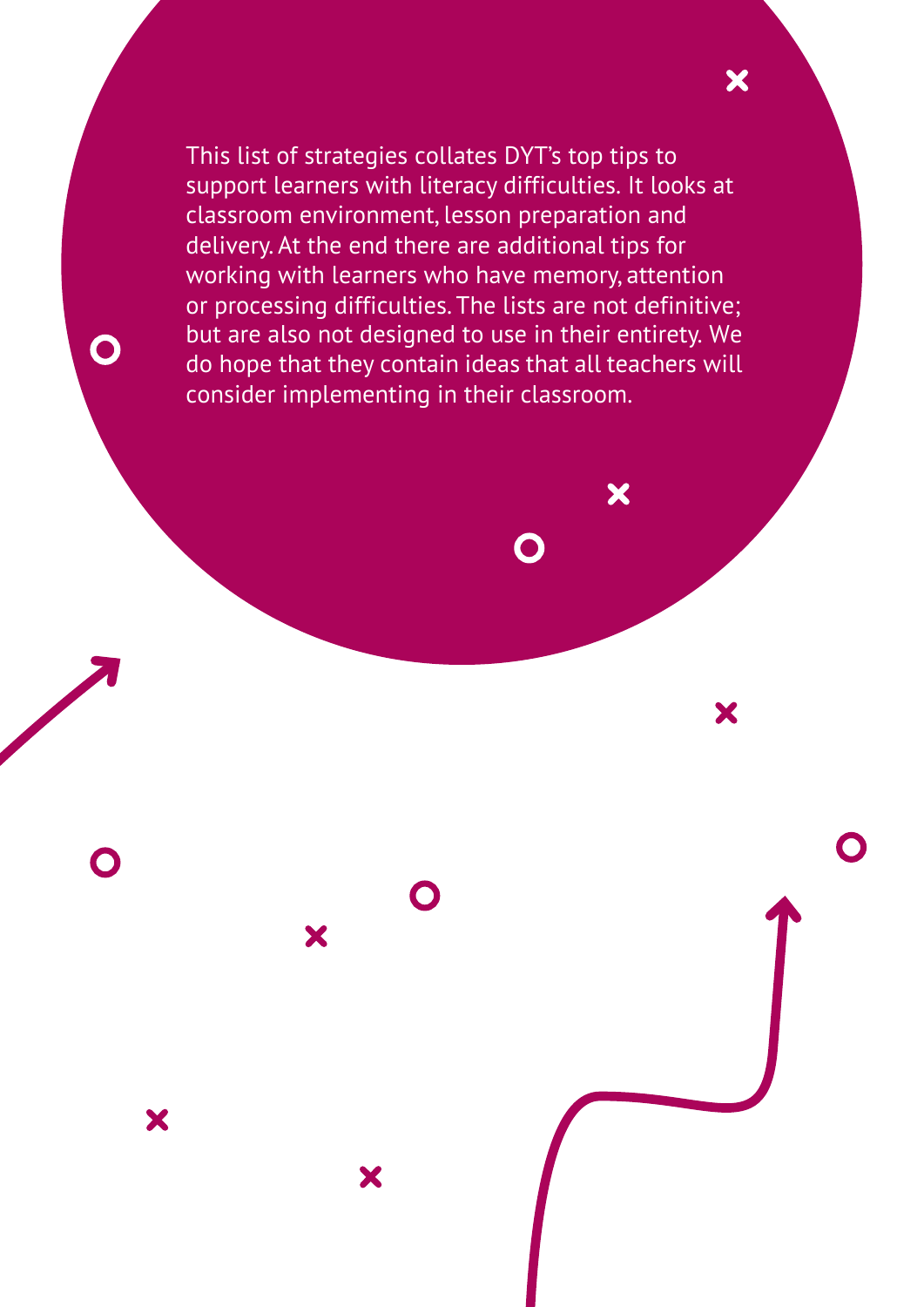# **Classroom environment**

**Considering whether the environment itself is supporting learners to engage in lessons or whether it acts as a barrier.**

#### **CLASSROOM STRATEGY 2**

## **Preparation before the lesson**

**Considerations before the learners even enter the classroom.**

### X

The best position for learners with literacy difficulties is front and centre with a good view of the board

Ensure pathways to resources are clear . . . . . .

There are clearly labelled and organised equipment and resources

. . . . . .

Be mindful of the space needed to work if learners are left-handed or use assistive technology . . . . . .

Key words/vocabulary are placed strategically around the classroom using a font size that learners can read from their seats

Displays are not cluttered or 'overly busy' to avoid sensory overload 111111

Visuals have been added to displays to aid retention

Desk-top aids are available to all learners with guidance on how to make best use of them. . . . . . .

New/key vocabulary is highlighted with clear explanations for the learners so that they can link it with prior learning . . . . . .

Opportunities for revisiting key information are planned throughout the lesson

alaran.

alaran.

Teacher notes/handouts that contain the learning points are available for learners

Explicit teaching of planning skills features in lessons so learners understand the steps they need to take in order to effectively plan out their work

Worksheets and resources have enough space for learners to write on them clearly. Key information is boxed or features as bullet points to chunk presentation

Key words are collated along with descriptions so that learners can understand what they mean in a given context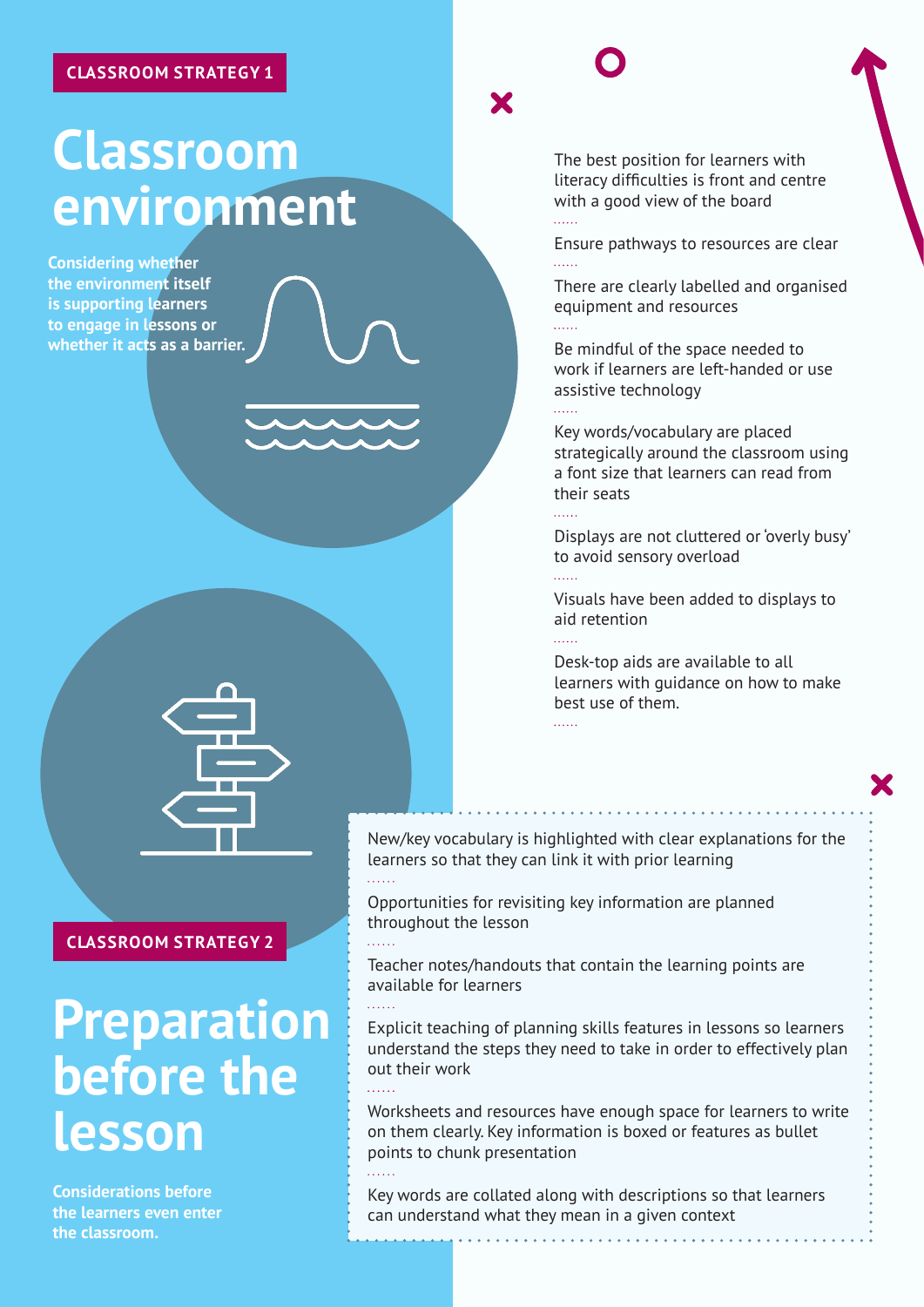### **CLASSROOM STRATEGY 3**

# **Teaching delivery**

X

**Consideration of how new information is presented during the lesson to maximise understanding, retention and retrieval.**

**3.1 Introducing the lesson**

**3.2 During the lesson**

 $\overline{\mathbf{O}}$ 

 $\bigcap$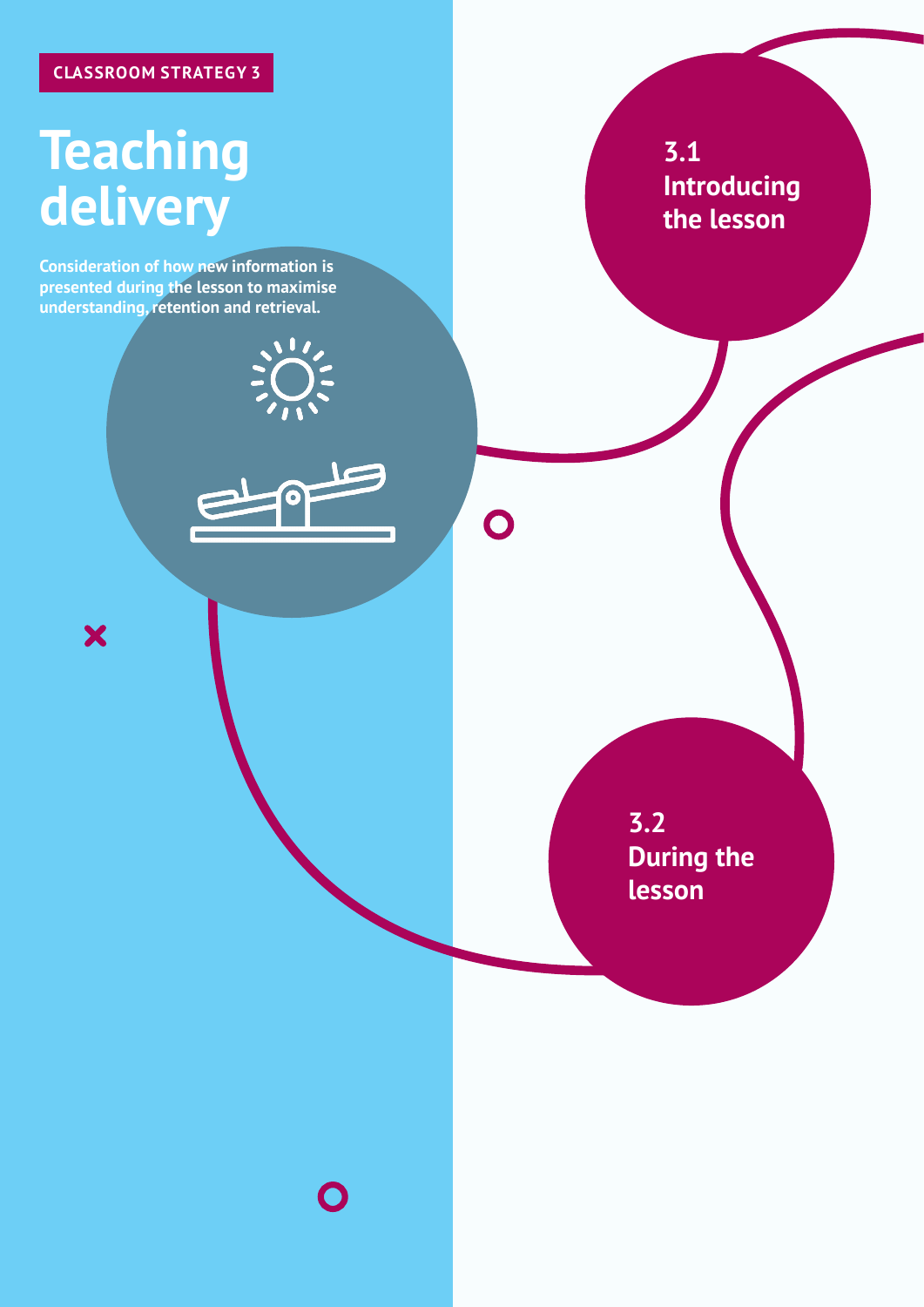#### **INTRODUCING THE LESSON**

At the start of a topic, key words are discussed along with the overview for the term (big picture). This overview is revisited regularly to build and link key information whilst addressing the key points for each lesson.

Clear objectives are stated at the start of the lesson (the big picture is given) so that learners can see how this lesson and its contents fit into their overall learning.

#### **DURING THE LESSON**



Links to other learning are highlighted and connections are made to reinforce prior and new learning. Learners need to realise they are starting from a secure point.

There is a recap of the objectives and key learning points throughout the lesson as well as at the end.

All learners are actively encouraged to take part in discussions. Clear roles and rules are in place to support discussion. The teacher models what is expected during group discussions so learners clearly understand how they should interact and contribute at such times



Learners are encouraged to record information in a variety of ways e.g. mind maps, diagrams, bullet points, pictures, Clicker 7, access to a scribe

Open and closed questions are used to check understanding frequently with processing time given for learners to respond



Reminders, such as notebooks, personal checklists, are used to help learners remember specific items/equipment Praise the skill being demonstrated/developed rather than the person.

There is careful consideration as to the amount of information given at any one time to avoid overloading learners cognitively. Information that is shared is presented in a variety of ways: visual, written, explanation, discussion.



Instructions and information are broken down into small steps. Checks of understanding are made after each step to make sure learners are still on track and engaged



Key words are introduced using a context that learners are familiar with to aid their understanding (making it relevant to their circumstances and understanding so far)



Collaborative working is encouraged e.g. group work, the sharing of notes, learning buddies/paired work. Expectations are made clear and modelled by the class teacher

Time is given for learners to prepare for reading out loud or for delivering presentations

A range of features on the interactive whiteboard are used e.g. zoom facility to reduce the amount of text learners have to read at any one time, highlighters to make text stand out, timers to build increments in focus time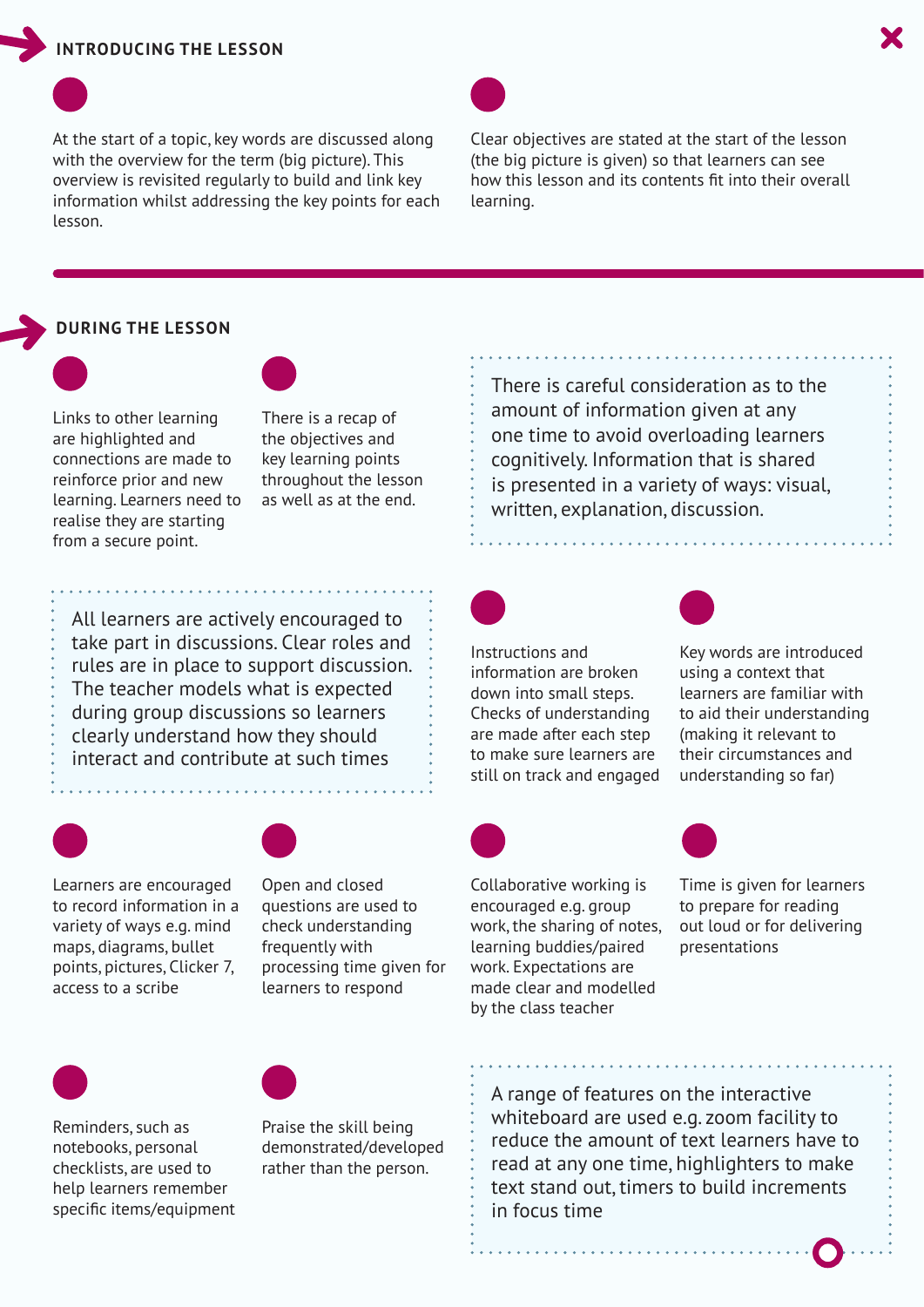# **Homework**

X

X

Homework is not set in the last few minutes of the session when it is a rush to get everything written down! 

X

 $\ldots$  .

111111

ala da d

Homework tasks are clear, and instructions are written down for learners, so they are fully aware of what they need to do

Homework set is appropriate and where necessary differentiated

Clear and realistic deadlines for the submission of homework should be set, communicated and confirmed with the learner which are clearly recorded

Learners are allowed to use a variety of mediums in order to complete their homework e.g. word process, mind map, oral presentation, use of media . . . . . .

Learners know how to access support with homework if required  $\overline{1}$  . . . . .

Guidance is given on the length of time learners should spend on completing homework tasks. Parents can indicate how long it has taken to complete/partially complete the homework by marking the time in the margin.alar<br>San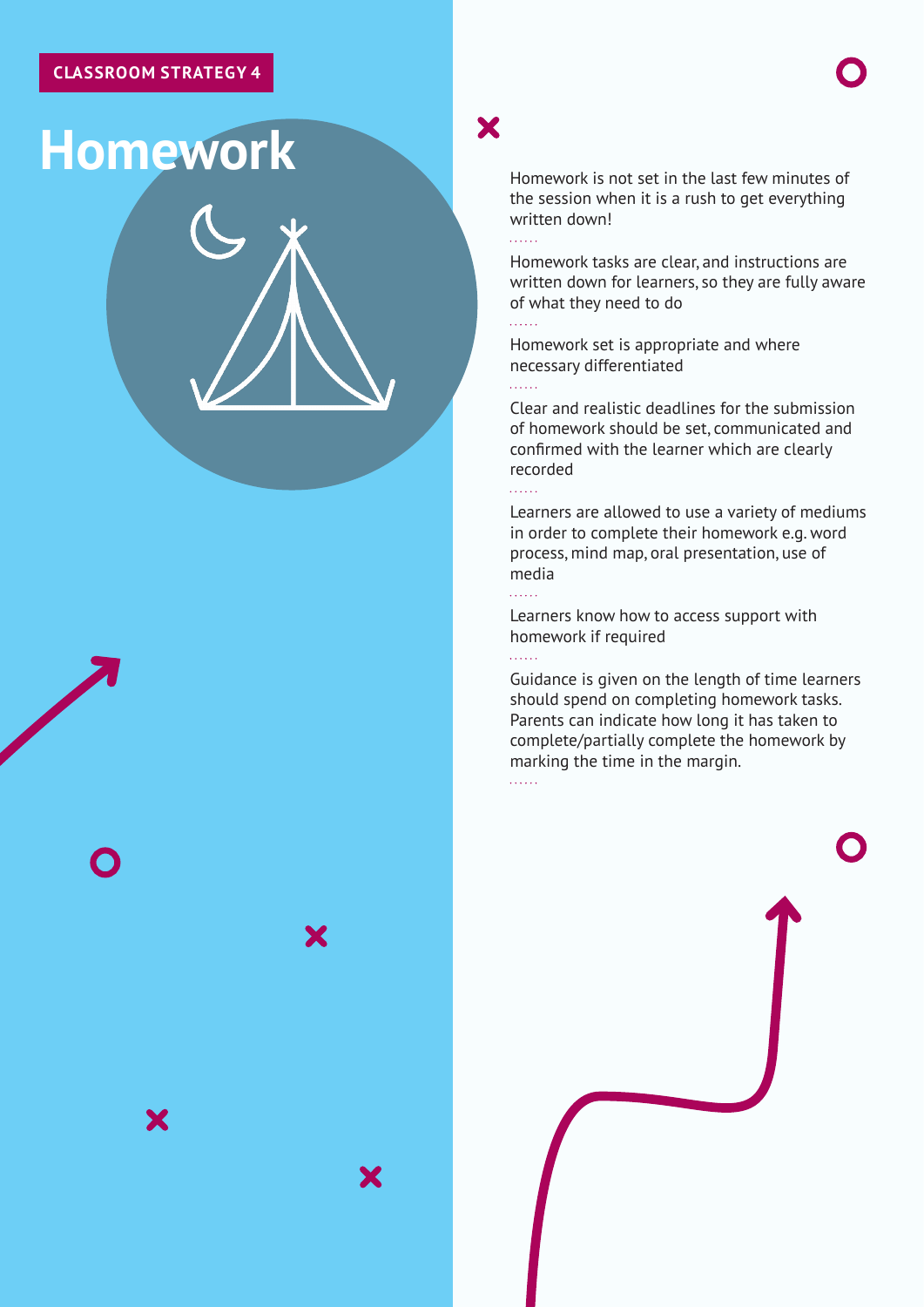### **Working memory**

Working memory relates to how the brain functions and its ability to take on and store (temporarily) new information. Information held in the working memory can easily be lost through distractions or overload. You may see learners 'zoning out' this may well be a result of too much information which effectively squeezes out other information. Where this overloading of information occurs, the learners lose the ability to focus on the initial task they have been given it is often perceived as inattention rather than memory problems.

- If an individual has problems with their working memory, then they are likely to struggle to retain or remember information even if they are working on a task
- This is where prompting and questioning can come into play. As learners are working it is helpful to have a miniplenary or a Q&A to refresh memories, gauge the level of understanding and then let learners continue with topic knowledge refreshed in their minds
- Chunk information so that learners are more able to process smaller amounts before progressing to the next stage of the lesson
- Issues may well arise when several instructions are given at once, the first instruction may temporarily register and be acted on, but the subsequent instructions are lost
- The same is true for working through tasks, if there is no list to refer back to, then a learner will struggle to progress beyond the first task
- Don't expect learners to be able to multi-task e.g. listen and take notes at the same time.

### **Attention**

Attention focuses on the ability to select key information throughout a lesson / task. What are learners supposed to be looking out for? Without attention then they are unlikely to be able to recognise whether something is relevant to their learning or not. Attention helps select key information which is then encoded and transferred to the working memory so without attention, information is unlikely to be located or retained.

- Be aware that long periods of teacher talk are likely to result in learners losing focus
- Present information in chunks so that learners are able to pick up on key points without going off task
- Allow for movement and rest breaks so that learners can take a break which is likely to refresh their ability to focus
- Use non-verbal communication to get learners to re-focus on the task in hand
- Cue learners in when further key information is going to be shared
- Highlight what good listening skills will involve
- Locate learners close to the front of the class with direct sight of the teacher and board. Ensure they are away from potential distractions e.g. humming computer, window when activities are on outside
- Use visuals alongside text to help maintain focus, learners can see the visual without having to read text over and over again
- Give genuine praise when learners have managed to remain focused for a sustained period of time.

### **Processing**

Processing relates to how the mind collects and then uses information. Information collection will involve the mind gathering, analysing and then storing information. Information use then involves the mind making use of what is stored to respond to a request (task, question). Processing issues can derive from visual or auditory difficulties. Visual processing issues relates to how a learner makes sense of what they see, auditory processing issues relate to how a learner makes sense of what they hear.

#### **Visual**

• Offer a reading ruler to help them track what is on a page without losing their place and put information that is on the board next to them so they can refer to it4

. . . . . . . . . . . . . . . . .

- Consider wider spaced lines so that it is easier to write on the page
- Back up written instructions with oral instructions, using this as an opportunity to check understanding of next steps
- Accompany long passages of text with visuals
- Consider supplying learners with audio of key information so they can listen back to it

#### **Auditory**

- The pace of the lessons reflects the needs of the learner with time built in for thinking and brain breaks - additional time is allowed where appropriate
- Write down oral instructions so learners can refer back to them
- Repeat instructions and information throughout so they remember what is being asked of them and what they should be focusing on.